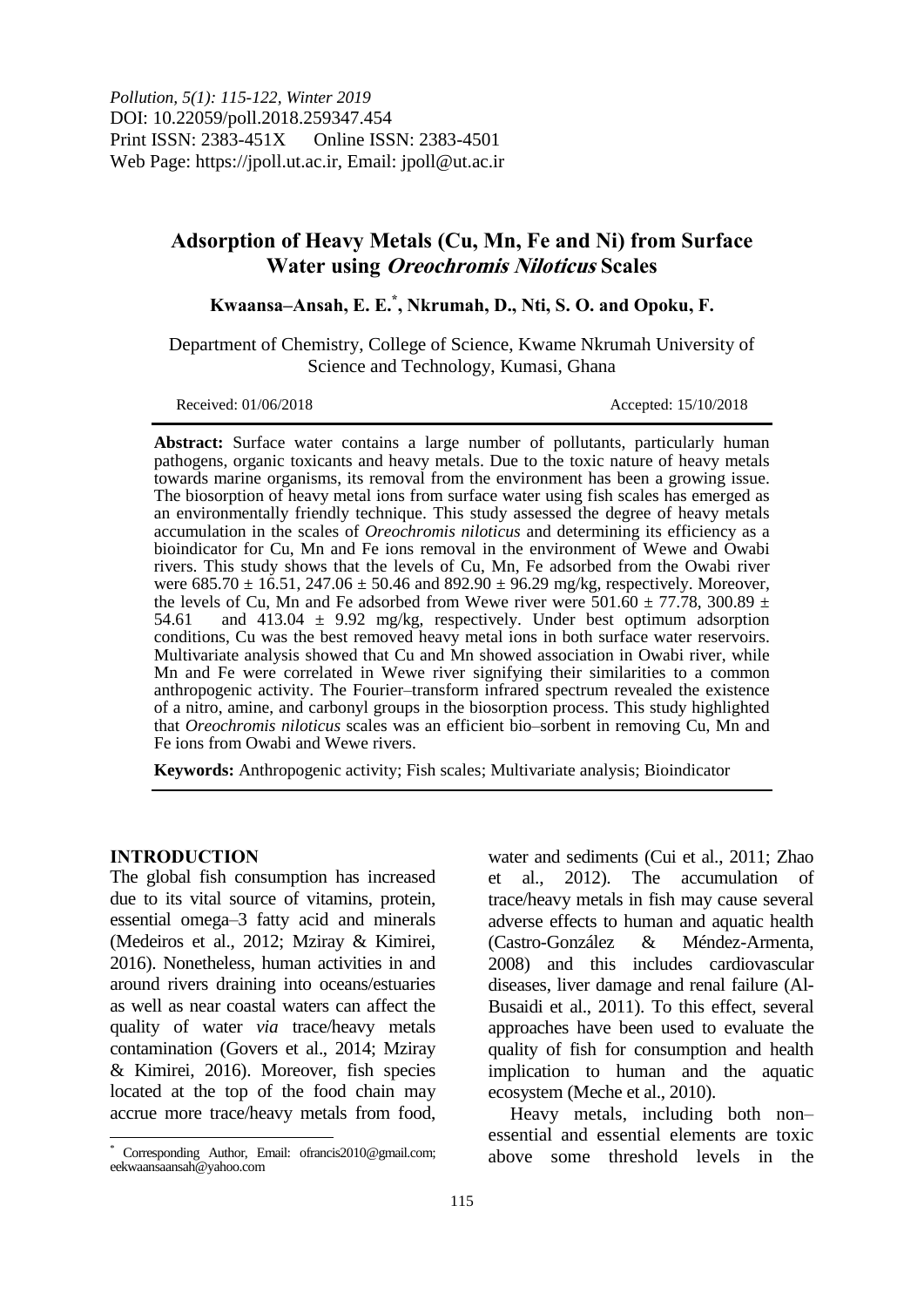ecosystem (Ebrahimpour & Mushrifah, 2010) due to their long perseverance, toxicity, biomagnification and bioaccumulation in the food chain (Yousafzai et al., 2010). Heavy metals in the marine ecosystem may come from either anthropogenic or natural sources (Mendil et al., 2005). Fish can accrue heavy metals by direct consumption of water *via* their skin, gill surface, gut tract wall, non–food particles and contaminated food particles (Jabeen & Chaudhry, 2010). Consequently, the heavy metals then flow *via* the bloodstream and are carried to either the liver or the storage point and accumulate into their tissues. The heavy metals are biotransformed and defecated or taken up by the food chain to consumers and this can induce either chronic or acute diseases (Weber et al., 2013). Fish are commonly used as bioindicators of heavy metal pollution in the ecosystem because fish are easily identified, large in size, and at the top of the aquatic food chain (Kumolu-Johnson et al., 2010). The accumulation of heavy metals in fish relies on environmental factors, trophic level, sampling location, age/life span, fish species, swimming patterns, pollutant type, and feeding habits (Asuquo et al., 2004; Weber et al., 2013; Zhao et al., 2012).

The removal of heavy metals from the aquatic environment has several approaches including adsorption on activated carbon, membrane technologies, electrochemical treatment, and chemical precipitation have been designed to remove heavy metals contaminants from surface water. Nonetheless, these methods are often ineffective owing to their production of large quantities of wastes and high operating costs (Othman et al., 2006). Recently, bio–sorption approach offers a high efficiency of wastewater treatment with a higher possibility of metal recovery and low heavy metal concentrations due to their easy operation and low pollution (Othman et al., 2006). Palm shell, peanut

shell, algae–yeast, pecan nutshell, crab carapace, rice bran, mandarin peels, seashells, and others have been used as a natural bio–sorbent to remove heavy metals (Abdul Kadir et al., 2013; Witek-Krowiak et al., 2011). Moreover, the cell wall surface of each fish scales contains several functional groups including amine, nitro, and carbonyl groups and this may offer a good adsorption of heavy metal ions on its surface (Vieira et al., 2012). Recently, scales of several fishes had been used as a bio–sorption of heavy metal ions (Othman et al., 2015; Othman & Juki, 2011; Rahaman et al., 2008; Srividya & Mohanty, 2009; Zayadi & Othman, 2013a). However, there are no reports on the use of Nile Tilapia scales (*Oreochromis niloticus*) as a biosorption of heavy metals removal from Owabi and Wewe rivers. Therefore, this study aims to evaluate the unexploited property of *Oreochromis niloticus* scales as a suitable bio–sorbent to eliminate the targeted heavy metals (Cu, Mn, Fe and Ni ions) sedimentation from surface water.

# **MATERIALS AND METHODS**

Fourteen (14) commercial *Oreochromis niloticus* were purchased from local fishermen located in Owabi and Wewe rivers. The *Oreochromis niloticus* fish species are economically important and represent different biotops. Immediately, the fish samples were conserved in an ice chest and transported to the laboratory and kept frozen in a refrigerator prior to analysis. The scales were detached from the fish skin and then soaked in  $10\%$  HNO<sub>3</sub> for 24 hours to remove any soluble impurity and adhering dust, as well as improving the hydrophilic nature of the surface of the fish scales. The scales were further rinsed with distilled water and then dried in an oven at 60 ºC until constant weight was attained. The dried fish scales were ground with a mechanical grinder (blender) into powdery forms. The powdered samples were then kept in a clean, dry container and made ready for use.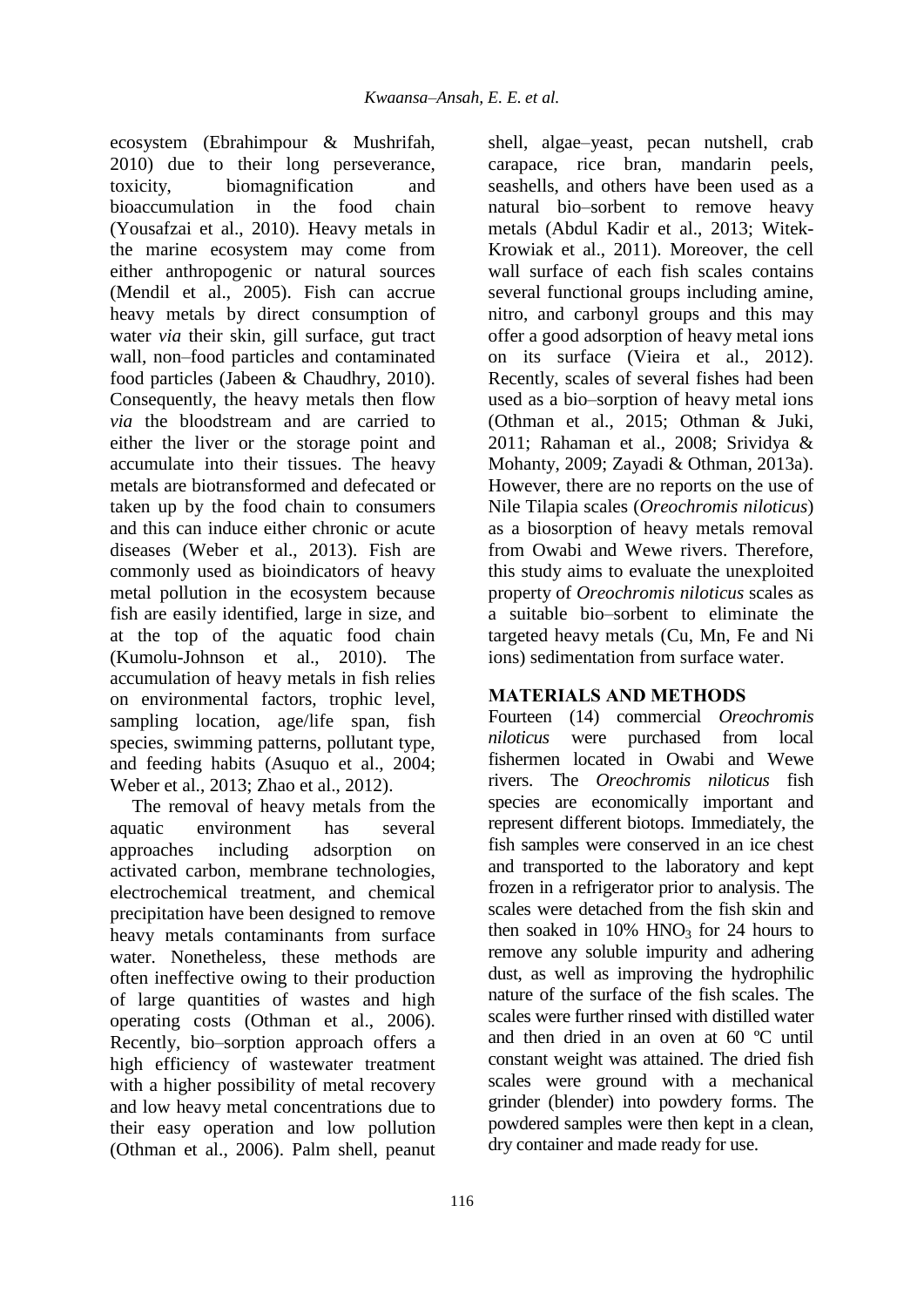About 10 g of the powdered fish scales was weighed into a digestion tube (El-Sheikh & Sweileh, 2008). A 10 mL of Conc.  $HNO<sub>3</sub>$ was added to the fish scales sample and the mixture was allowed to stand overnight. The mixture was then subjected to heat until the evolution of the brown fumes ceased. The solution was allowed to cool to room temperature and then filtered into a 100 mL volumetric flask using a medium filter paper. The sample solution was analyzed for the levels Fe, Mn and Cu using the Flame Atomic Adsorption Spectrophotometer (FAAS). To check for background contaminant by the apparatus and reagents used, blank experiments were run and the concentrations obtained were subtracted from the analyte. An external standard curve approach was adopted to measure the concentration of the heavy metals. The analysis was performed in duplicate and the results were expressed in mg/kg. Precision and accuracy were verified using a DORM–2 certified reference material (CRM) provided by the National Research Council of Canada. The average recoveries of the targeted heavy metals in the DORM–2 CRM were between 94 and 104.7 %.

About 100 mL of surface water from Wewe and Owabi rivers were measured separately into two different 250 mL conical flask and 10 g of the powdered fish scales was added to each conical flask. The samples were shaken at room temperature  $(25^{\circ}$ C) for 10 minutes to ensure a uniform mixture and later allow to stand for 48 hours and then filtered with a Whatman filter paper. The solutes were dried in an oven at  $60^{\circ}$ C to obtain a constant weight and digested using a 10 mL of Conc. HNO<sub>3</sub> and analyzed using the FAAS to obtain the final concentrations of the targeted Mn, Fe, Cu, and Ni in the powdered fish scales.

A small portion of the powdered fish scales sample was analyzed using the FTIR spectroscopy to evaluate the functional groups present in the fish scales that are responsible for the adsorption of heavy metal ions the Wewe and Owabi reservoirs.

## **RESULTS AND DISCUSSION**

The concentration of Cu was below the detection limits for both river samples. This may be attributed to the fact that Cu concentrations in both surface water samples were so low before adsorption. The Mn and Fe concentrations were found to be  $183.94 \pm$ 23.64 and  $409.57 \pm 55.05$  mg/kg, respectively, while the corresponding concentrations in Wewe river  $197.57 \pm 23.89$ and  $319.28 \pm 18.52$  mg/Kg (Table 1).

However, the mean concentrations of Cu, Mn, and Fe recorded in the fish scales samples after the adsorption process with the Owabi sample were  $685.70 \pm 16.51$ ,  $247.06 \pm 50.46$  and  $892.90 \pm 96.29$  mg/Kg, respectively. Similarly, the mean levels of Cu, Mn, and Fe recorded in the fish scales samples after the adsorption process in the Wewe surface water sample were  $501.60 \pm$ 77.78, 300.89  $\pm$  54.61 and 413.04  $\pm$  9.92 mg/kg, respectively. The increase in heavy metal concentrations in the fish scales after adsorption confirms that the fish scales are capable of adsorbing heavy metals from surface water, see Fig. 1 for the percentage (%) removal of heavy metals ions from Wewe and Owabi rivers.

| Table 1. Mean heavy metal concentrations $\pm$ standard deviation (mg/Kg) in the fish scales before and after |
|---------------------------------------------------------------------------------------------------------------|
| adsorption                                                                                                    |

|                   |                      | Heavy metal concentrations $\pm$ standard deviation |                    |                    |  |
|-------------------|----------------------|-----------------------------------------------------|--------------------|--------------------|--|
|                   | <b>Surface water</b> | Cu                                                  | Mn                 | Fe                 |  |
|                   | Owabi river          | <b>BDL</b>                                          | $183.94 \pm 23.64$ | $409.57 \pm 55.05$ |  |
| Before adsorption | Wewe river           | <b>BDL</b>                                          | $197.57 \pm 23.89$ | $319.28 \pm 18.52$ |  |
| After adsorption  | Owabi river          | $685.70 \pm 16.51$                                  | $247.06 \pm 50.46$ | $892.90 \pm 96.29$ |  |
|                   | Wewe river           | $501.60 \pm 77.78$                                  | $300.89 \pm 54.61$ | $413.04 \pm 9.92$  |  |

BDL – Below Detection Limit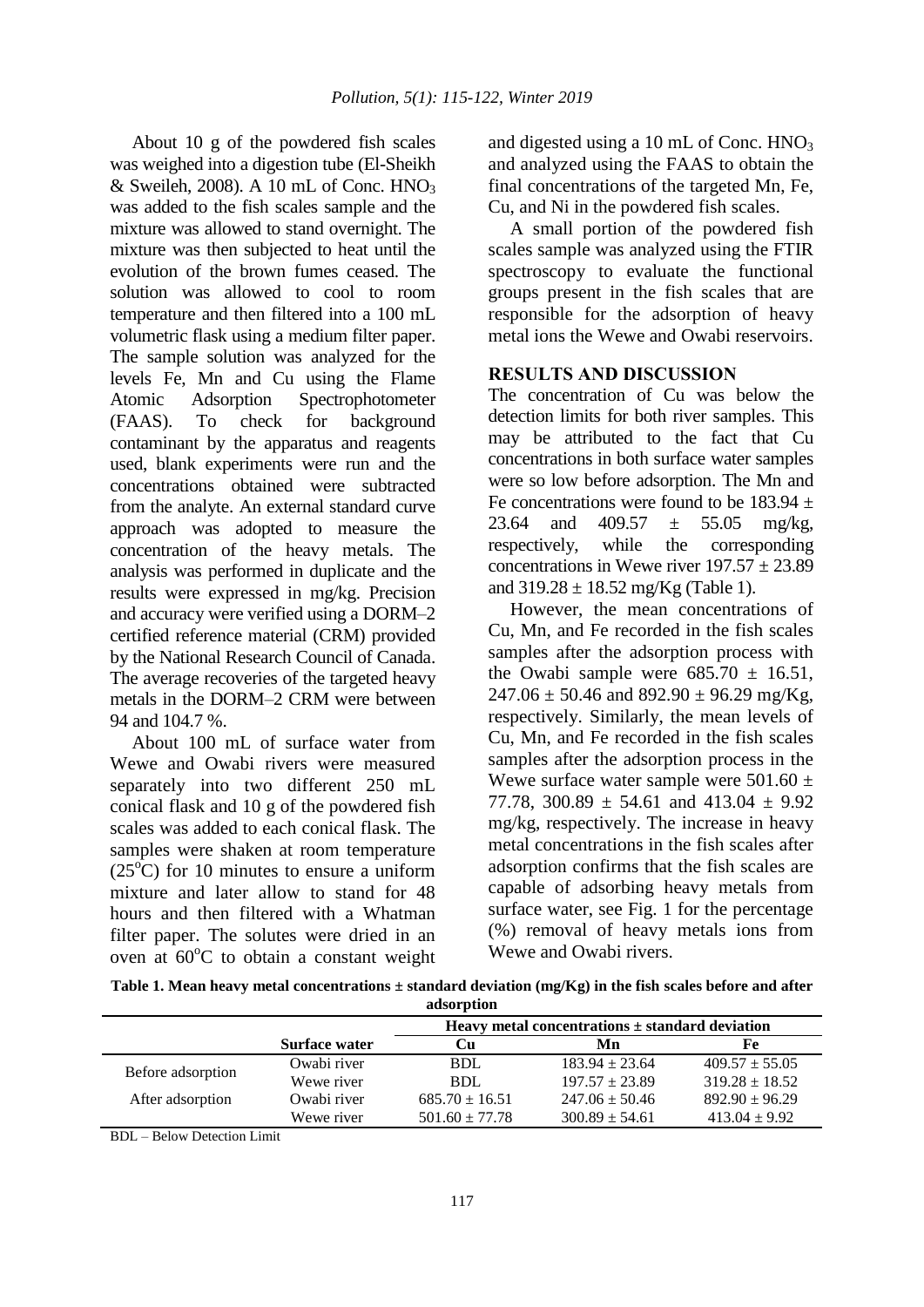

**Fig. 1. A graphical representation of percentage (%) removal of heavy metals ions from surface water collected from Owabi and Wewe rivers**

Copper is an important micronutrient, which is vital to all forms of life, particularly in the embryonic growth, regulation of haemoglobin levels, mitochondrial respiration, neuronal and hepatocyte functions (Gao et al., 2014). Nevertheless, excessive consumption of Cu can cause severe mucosal corrosion and irritation, central nervous system irritation, hepatic and renal damage. Severe gastrointestinal disorder and necrotic changes in the kidney and liver can also occur (Jiwan, 2011). Copper concentrations were reported to be  $6.54 \pm 2.92$  μg/g, in the scales of *Labeo rohita* from the Bhagwanpur Fish Pond, India (Negi & Maurya, 2015) and  $0.51 \pm$ 0.20 μg/g in wastewater from Nyalenda Wastewater Lagoons, Kenya (Orata & Birgen, 2016). Iron is an essential element for most living organisms with direct involvement in vast metabolic processes, such as electron transport, Deoxyribonucleic acid synthesis and oxygen transport (Gupta, 2014; Jiwan, 2011). Fe also facilitates the appropriate myelination of the white matter of cerebellar fold in the brain and spinal cord (Soetan et al., 2010). However, excessive intake of Fe tends to cause health disorders (Giripunje et al., 2016). Under the optimum condition of Zn ion, Fe levels removal from wastewater using fish scales of *Mozambique tilapia* and *Tilapia Mossambica* have been

reported in the range of 781.96 - 875.94  $\mu$ g/g (Othman et al., 2006) and 313.54 – 624.99 µg/g (Zayadi & Othman, 2013b) from Malaysia. Moreover, Mn is a vital element (Anim et al., 2011) and is homeostatically controlled and non–toxic to the marine environment (Wiener & Giesy Jr, 1979). However, overexposure can cause an adverse effect on the central nervous system (Soetan et al., 2010). Magnesium concentrations have been reported in  $124.4 \pm 5.2$  mg/kg in sewage Sediments of El-Shekh pond, Egypt (Ibrahim et al., 2016).

Comparisons of the mean Cu, Mn, and Fe analysed indicated significant differences ( $p < 0.05$ ) for the fish species analysed. The one-way ANOVA analysis revealed that the observed levels of Cu, Mn, and Fe recorded in the fish scales samples after the adsorption process differed from each other  $(p < 0.05)$ . The Shapiro–Wilk normality revealed that the levels of Cu, Mn and Fe were normally distributed  $(p > 0.05)$  in the analysed surface water. Two principal components with eigenvalues greater than 1 with a total contribution of 100% were extracted to identify the likely sources of heavy metals in both surface water (Fig. 2).

The loading plot showed that Cu and Mn had a similar source of pollution in Owabi river, while Mn and Fe were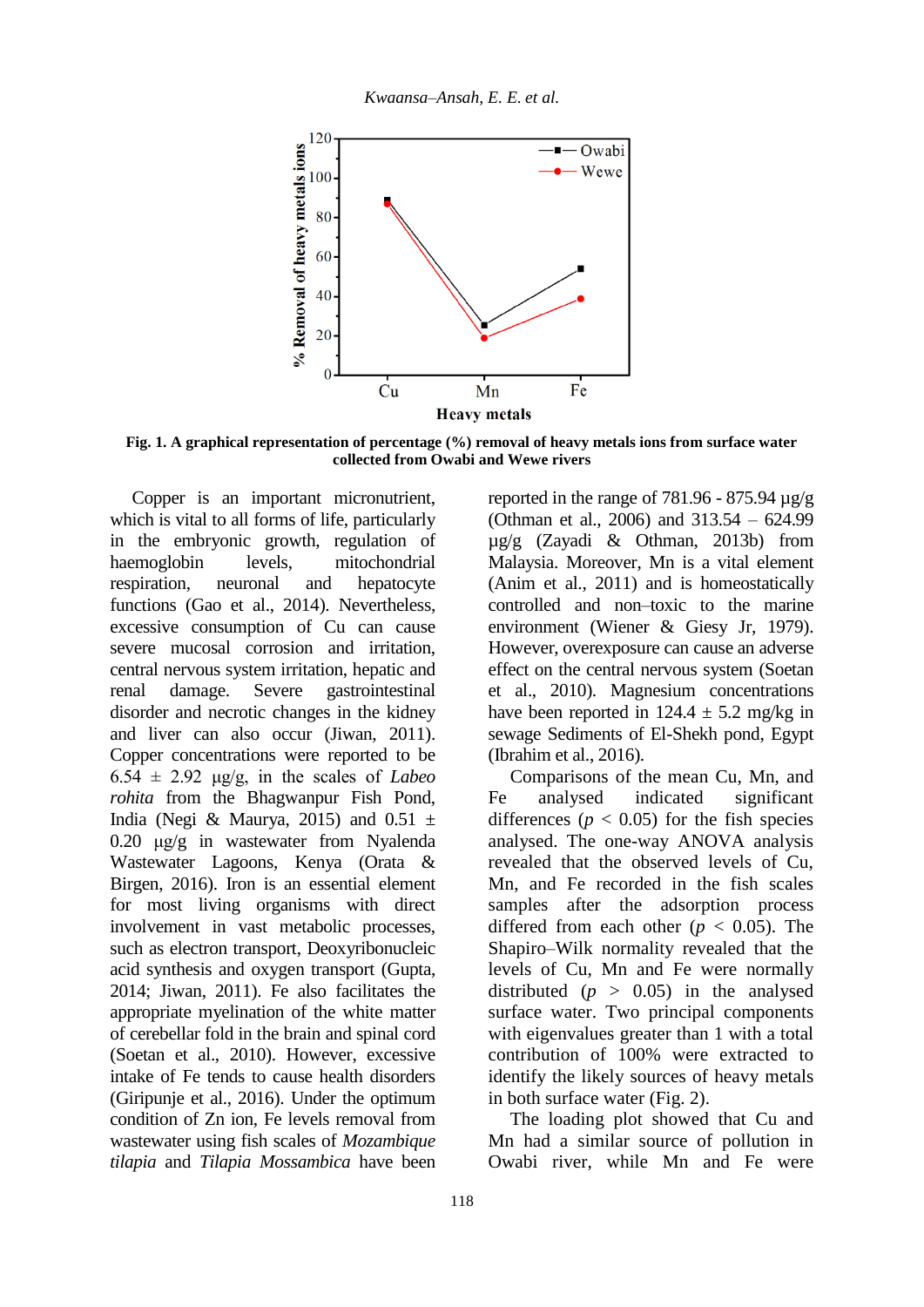correlated in Wewe river. This indicated that human activities including improper waste disposal and agricultural practices in and around Owabi and Wewe catchment might influence the levels of Cu, Mn and Fe in both surface water.

Functional groups including amide, hydroxyl, and carboxyl are responsible for the biosorption of heavy metal ions (Arıca & Bayramoğlu, 2005; Jain et al., 2009). These functional groups act as potential adsorption sites for heavy metals, and their uptake of heavy metal ions relies on several factors including the affinity between the heavy metal ions and adsorption site (Prabu et al., 2012). The FTIR spectroscopy is a vital analytical technique, which measures the vibration characteristics of several functional groups on the adsorbent surface (Prabu et al., 2012). The FTIR spectra of *Oreochromis niloticus* scales is given in Fig. 3.

The represented functional groups in the FTIR spectrum are shown in Table 2.



**Fig. 2. Principal component analysis biplot of heavy metals in (a) Owabi and (b) Wewe rivers**



**Fig. 3. FTIR spectrum of** *Oreochromis niloticus* **scales**

|  |  |  | Table 2. FTIR spectrum of Oreochromis niloticus scales |  |  |  |  |  |  |
|--|--|--|--------------------------------------------------------|--|--|--|--|--|--|
|--|--|--|--------------------------------------------------------|--|--|--|--|--|--|

| S. No | Band position $(cm-1)$ | <b>Functional groups</b>                       |
|-------|------------------------|------------------------------------------------|
|       | $3300 - 3200$          | N-H stretch                                    |
|       | $1640 - 1630$          | $C=O$ stretch                                  |
|       | $1450 - 1375$          | C-H bending (symmetric and asymmetric bending) |
|       | $1080 - 1000$          | $C-O$ stretch                                  |
|       | $560 - 550$            | N-H stretch                                    |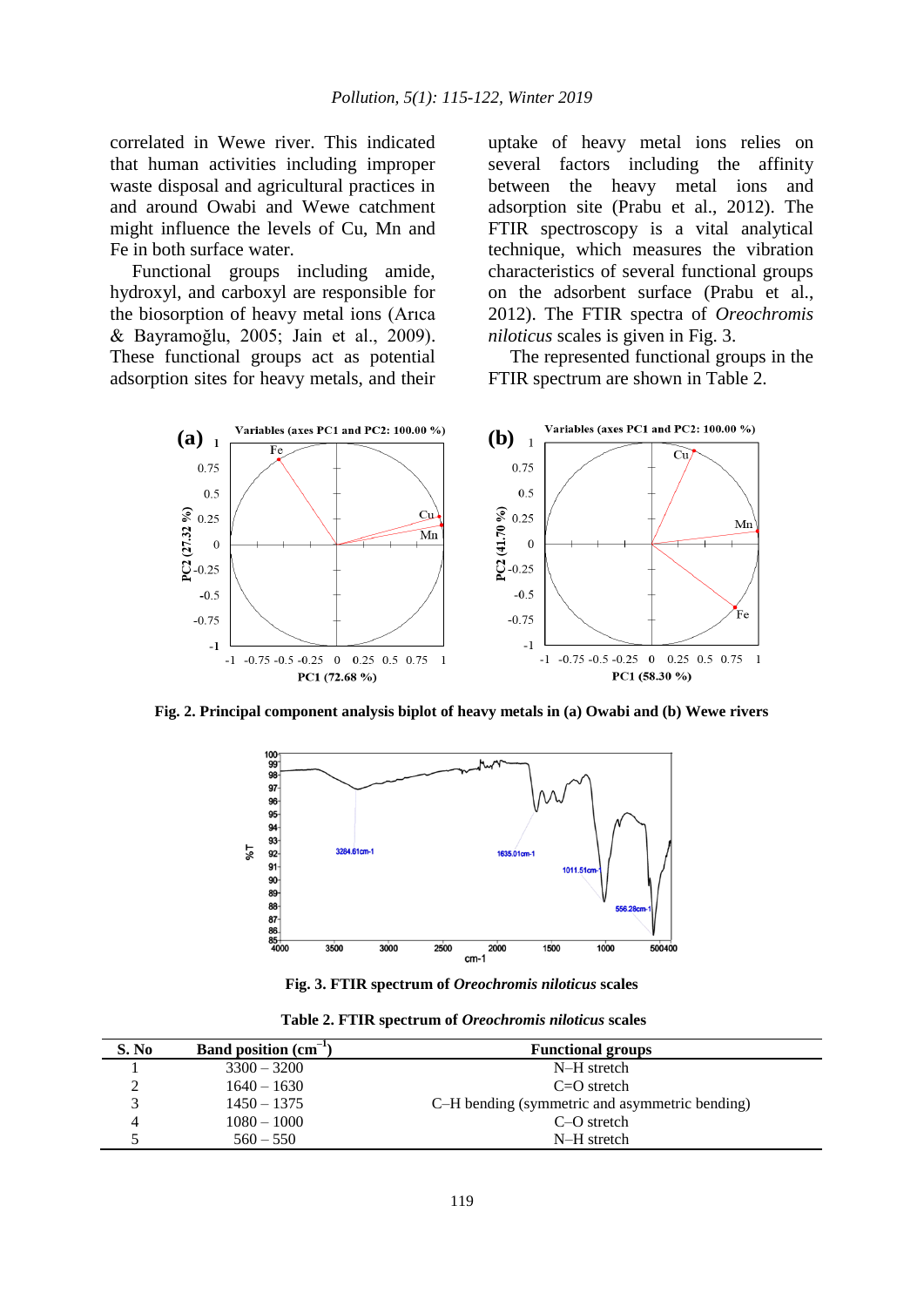According to Table 2, the bands of *Oreochromis niloticus* at 3284 cm–1 signify an amine group (N–H stretching vibrations). Moreover, the bands at 1635  $cm^{-1}$  represent a carbonyl group (C = O stretch). Besides, the peaks in the region of 1450 to 1375  $cm^{-1}$  are representative of C-H band bending. The spectra also show N– H stretch in the region of 560 to 550  $\text{cm}^{-1}$ . The FTIR spectroscopic analysis showed that the functional group in the cell walls of the fish scales was amide compound.

## **CONCLUSION**

The concentrations of Cu, Mn, and Fe adsorbed from the Wewe river were 501.60  $\pm$  77.78, 300.89  $\pm$  54.61 and 413.04  $\pm$  9.92 mg/kg, respectively. Similarly, the mean concentrations of Cu, Mn, and Fe recorded in the fish scales samples from Owabi river after adsorption process were  $685.70 \pm$ 16.51, 247.06  $\pm$  50.46 and 892.90  $\pm$  96.29 mg/Kg, respectively. Multivariate analysis revealed the association of heavy metals to a similar source of contamination, where anthropogenic activities were the likely source of heavy metal pollution within the Owabi and Wewe catchments. The FTIR spectrum revealed the presence of the nitro, amine and carbonyl group in the biosorption process. This study shows the promising biosorption of Cu, Mn and Fe ions from surface water using *Oreochromis niloticus* fish as biosorbent. The findings in this study confirmed the strong binding of Cu ions to *Oreochromis niloticus* as compared with the other heavy metal ions. In summary, *Oreochromis niloticus* fish scales have the ability to adsorb heavy metal ions from surface water.

## **Acknowledgment**

The authors are very grateful to the National Council for Tertiary Education (NTCE), Ghana for a research Grant under the Teaching and Learning Innovation Fund (TALIFKNUSTR /3/005/2005). The authors would like to acknowledge the assistance of Madam Lydia Agyeiwaah, Mr Daniel

Ninfam, and Madam Florence Agyapong, all at Barekese Headworks Laboratory, Kumasi.

#### **REFERENCES**

Abdul Kadir, A., Abdullah, A. and Lee, K. W. (2013). Study on ferum (Fe) and zinc (Zn) removal by using rice bran at Sungai Pelepah, Kota Tinggi, Johor. Adv. Environ. Biol., 7; 3580-3586.

Al-Busaidi, M., Yesudhason, P., Al-Mughairi, S., Al-Rahbi, W., Al-Harthy, K., Al-Mazrooei, N. and Al-Habsi, S. (2011). Toxic metals in commercial marine fish in Oman with reference to national and international standards. Chemosphere, 85; 67-73.

Anim, A., Ahialey, E., Duodu, G., Ackah, M. and Bentil, N. (2011). Accumulation profile of heavy metals in fish samples from Nsawam, along the Densu River, Ghana. Res. J. Environ. Earth Sci., 3; 56-60.

Arıca, M. Y. and Bayramoğlu, G. (2005). Cr (VI) biosorption from aqueous solutions using free and immobilized biomass of Lentinus sajor-caju: preparation and kinetic characterization. Colloids Surf. Physicochem. Eng. Aspects, 253; 203-211.

Asuquo, F. E., Ewa-Oboho, I., Asuquo, E. F. and Udo, P. J. (2004). Fish species used as biomarker for heavy metal and hydrocarbon contamination for Cross River, Nigeria. Environmentalist, 24; 29-37.

Castro-González, M. and Méndez-Armenta, M. (2008). Heavy metals: Implications associated to fish consumption. Environ. Toxicol. Pharmacol., 26; 263-271.

Cui, B., Zhang, Q., Zhang, K., Liu, X. and Zhang, H. (2011). Analyzing trophic transfer of heavy metals for food webs in the newly-formed wetlands of the Yellow River Delta, China. Environ. Pollut., 159; 1297-1306.

Ebrahimpour, M. and Mushrifah, I. (2010). Seasonal variation of cadmium, copper, and lead concentrations in fish from a freshwater lake. Biol. Trace Elem. Res., 138; 190-201.

El-Sheikh, A. H. and Sweileh, J. A. (2008). Sorption of trace metals on fish scales and application for lead and cadmium pre-concentration with flame atomic absorption determination. Jordan J. Chem., 3; 87-97.

Gao, S., Yin, T., Xu, B., Ma, Y. and Hu, M. (2014). Amino acid facilitates absorption of copper in the Caco-2 cell culture model. Life Sci., 109; 50-56.

Giripunje, M. D., Fulke, A. B. and Meshram, P. U. (2016). Assessment of heavy metals and estimation of human health risk in Tilapia fish from Naik Lake of Nagpur, India. J. Toxicol. Environ. Health Sci., 8; 22- 29.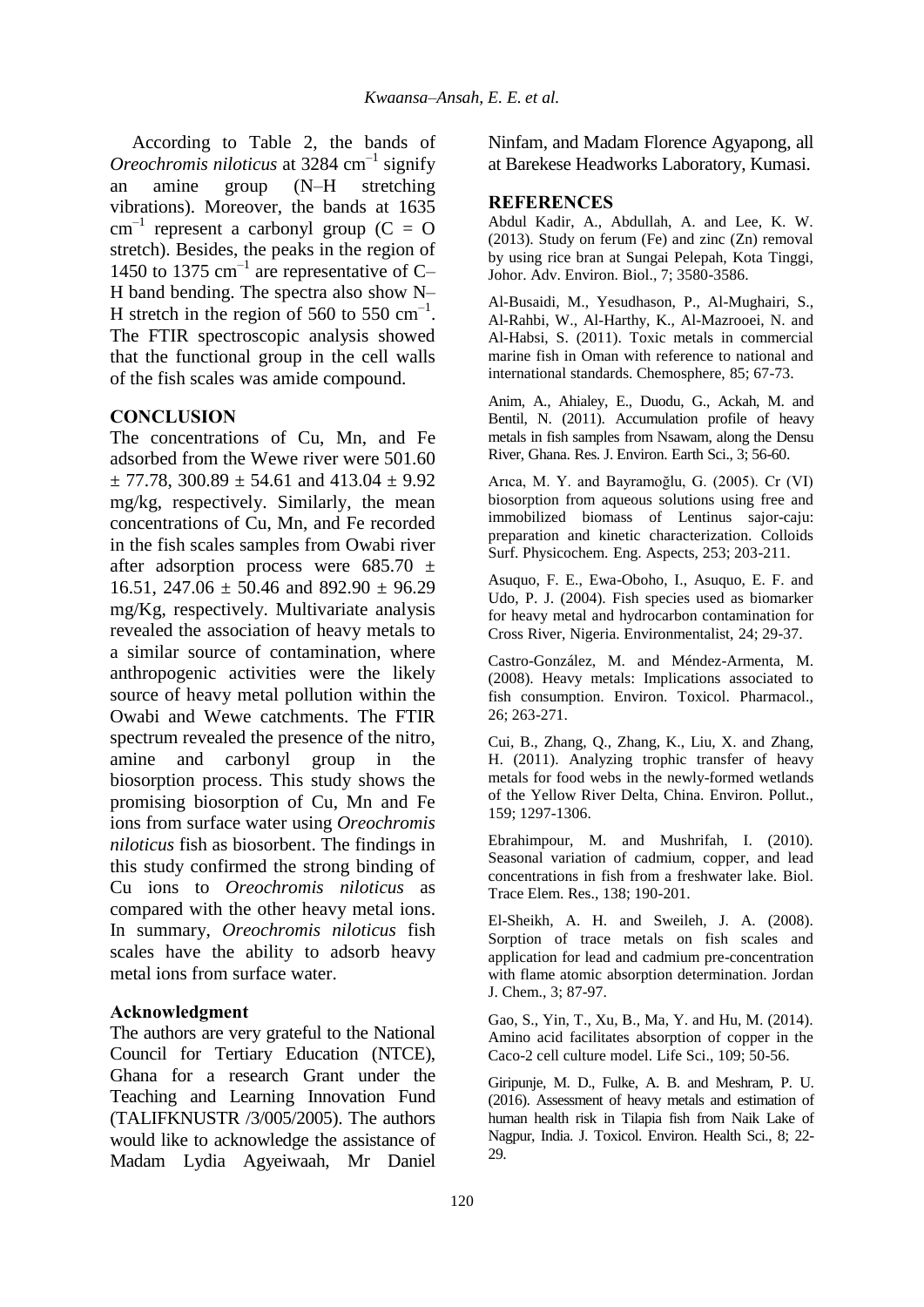Govers, L. L., Lamers, L. P., Bouma, T. J., Eygensteyn, J., de Brouwer, J. H., Hendriks, A. J., Huijbers, C. M. and van Katwijk, M. M. (2014). Seagrasses as indicators for coastal trace metal pollution: a global meta-analysis serving as a benchmark, and a Caribbean case study. Environ. Pollut., 195; 210-217.

Gupta, C. (2014). Role of iron (Fe) in body. IOSR J. Appl. Chem., 7; 38-46.

Ibrahim, A. T. A., Wassif, E. T. and Alfons, M. S. (2016). Heavy metals assessment in water, sediments and some organs of Oreochromis niloticus under the impact of sewage water. J. Heavy Metal Toxic. Dis., 1; 1-7.

Jabeen, F. and Chaudhry, A. S. (2010). Environmental impacts of anthropogenic activities on the mineral uptake in Oreochromis mossambicus from Indus River in Pakistan. Environ. Monit. Assess., 166; 641-651.

Jain, M., Garg, V. and Kadirvelu, K. (2009). Chromium (VI) removal from aqueous system using Helianthus annuus (sunflower) stem waste. J. Hazard. Mater., 162; 365-372.

Jiwan, S. (2011). Effects of heavy metals on soil, plants, human health and aquatic life. Int. J. Res. Chem. Environ., 1; 15-21.

Kumolu-Johnson, C., Ndimele, P., Akintola, S. and Jibuike, C. (2010). Copper, zinc and iron concentrations in water, sediment and Cynothrissa mento (Regan 1917) from Ologe Lagoon, Lagos, Nigeria: a preliminary survey. Afr. J. Aquat. Sci., 35; 87-94.

Meche, A., Martins, M. C., Lofrano, B. E., Hardaway, C. J., Merchant, M. and Verdade, L. (2010). Determination of heavy metals by inductively coupled plasma-optical emission spectrometry in fish from the Piracicaba River in Southern Brazil. Microchem. J., 94; 171-174.

Medeiros, R. J., dos Santos, L. M. G., Freire, A. S., Santelli, R. E., Braga, A. M. C., Krauss, T. M. and Jacob, S. d. C. (2012). Determination of inorganic trace elements in edible marine fish from Rio de Janeiro State, Brazil. Food Control, 23; 535-541.

Mendil, D., Uluözlü, Ö. D., Hasdemir, E., Tüzen, M., Sari, H. and Suicmez, M. (2005). Determination of trace metal levels in seven fish species in lakes in Tokat, Turkey. Food Chem., 90; 175-179.

Mziray, P. and Kimirei, I. A. (2016). Bioaccumulation of heavy metals in marine fishes (Siganus sutor, Lethrinus harak, and Rastrelliger kanagurta) from Dar es Salaam Tanzania. Reg. Stud. Mar. Sci., 7; 72-80.

Negi, R. and Maurya, A. (2015). Heavy metal concentrations in tissues of major carp and exotic carp from Bhagwanpur fish pond, India. J. Fisheries and Aquatic Science, 10; 543-552.

Orata, F. and Birgen, F. (2016). Fish tissue bioconcentration and interspecies uptake of heavy metals from waste water lagoons. J. Pollut. Eff. Control, 4; 1-6.

Othman, N., Abdul Kadir, A. and Zayadi, N. (2006). Waste fish scale as cost effective adsorbent in removing zinc and ferum ion in wastewater. ARPN J. Eng. Appl. Sci., 11; 1584-1592.

Othman, N., Abdul Kadir, A. and Zayadi, N. (2015). Mozambique tilapia fish scales as potential biosorbent for Zn and Pb ions removal: kinetic and isotherm studies, 2nd IWA Malaysia Young Water Professional Conference, Vivatel Hotel, Kuala Lumpur, Malaysia.

Othman, N. and Juki, M. I. (2011). Characterization and optimization of heavy metals biosorption by fish scales, Regional Symposium on Engineering and Technology, Kuching, Sarawak, pp. 126-132.

Prabu, K., Shankarlal, S. and Natarajan, E. (2012). A biosorption of heavy metal ions from aqueous solutions using fish scale (Catla catla). World J. Fish Mar. Sci., 4; 73-77.

Rahaman, M., Basu, A. and Islam, M. (2008). The removal of As (III) and As (V) from aqueous solutions by waste materials. Bioresour. Technol., 99; 2815-2823.

Soetan, K., Olaiya, C. and Oyewole, O. (2010). The importance of mineral elements for humans, domestic animals and plants-A review. Afr. J. Food Sci., 4; 200-222.

Srividya, K. and Mohanty, K. (2009). Biosorption of hexavalent chromium from aqueous solutions by Catla catla scales: equilibrium and kinetics studies. Chem. Eng. J., 155; 666-673.

Vieira, E. F., Cestari, A. R., Carvalho, W. A., Oliveira, C. d. S. and Chagas, R. A. (2012). The use of freshwater fish scale of the species Leporinus elongatus as adsorbent for anionic dyes. J. Therm. Anal. Calorim., 109; 1407-1412.

Weber, P., Behr, E. R., Knorr, C. D. L., Vendruscolo, D. S., Flores, E. M., Dressler, V. L. and Baldisserotto, B. (2013). Metals in the water, sediment, and tissues of two fish species from different trophic levels in a subtropical Brazilian river. Microchem. J., 106; 61-66.

Wiener, J. G. and Giesy Jr, J. P. (1979). Concentrations of Cd, Cu, Mn, Pb, and Zn in fishes in a highly organic softwater pond. J. Fish. Res. Board Can., 36; 270-279.